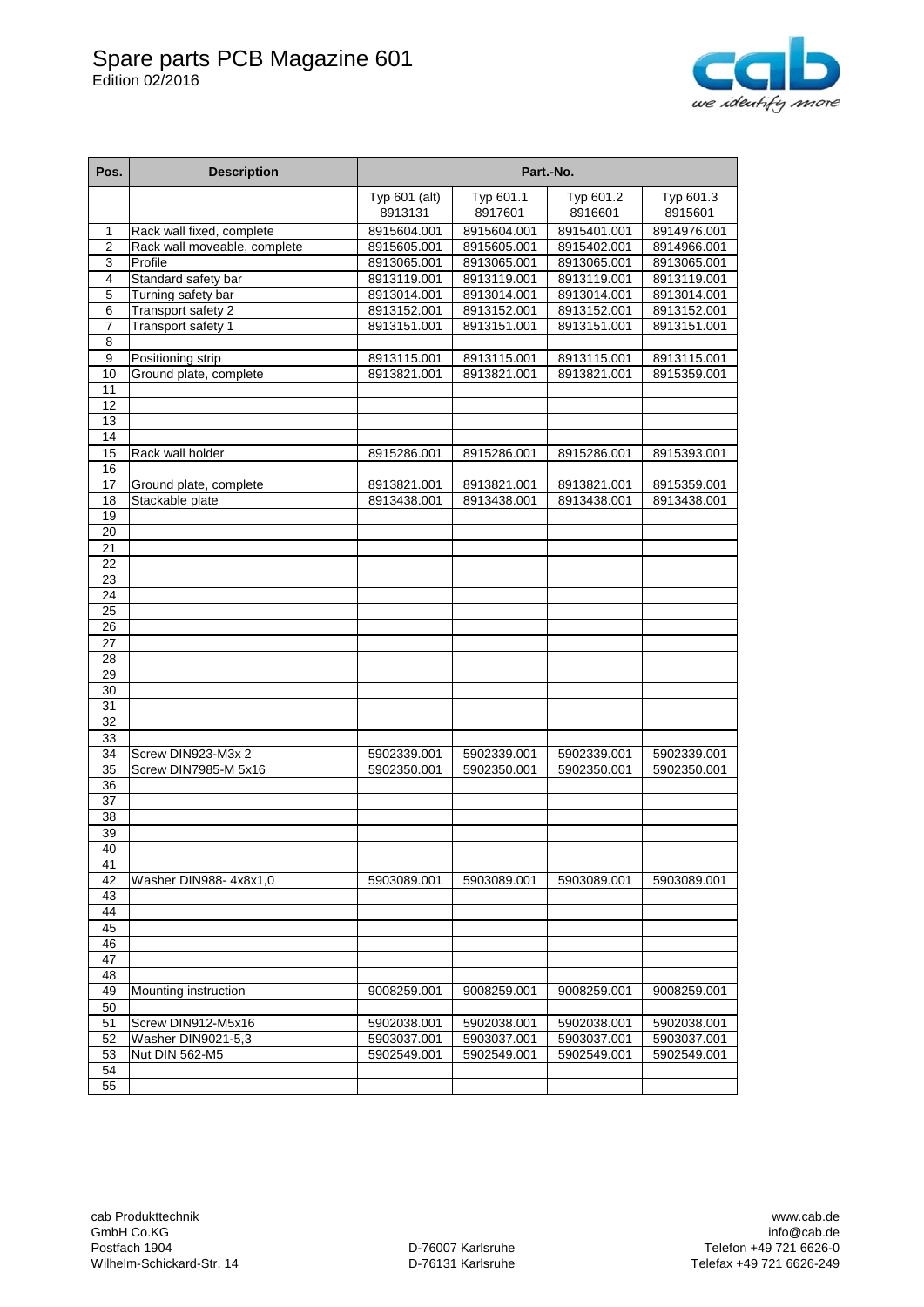PCB-Magazine Series: 601 - 603 (alt)<br>Series: 601.1-603.1 Series: 601.2-603.2



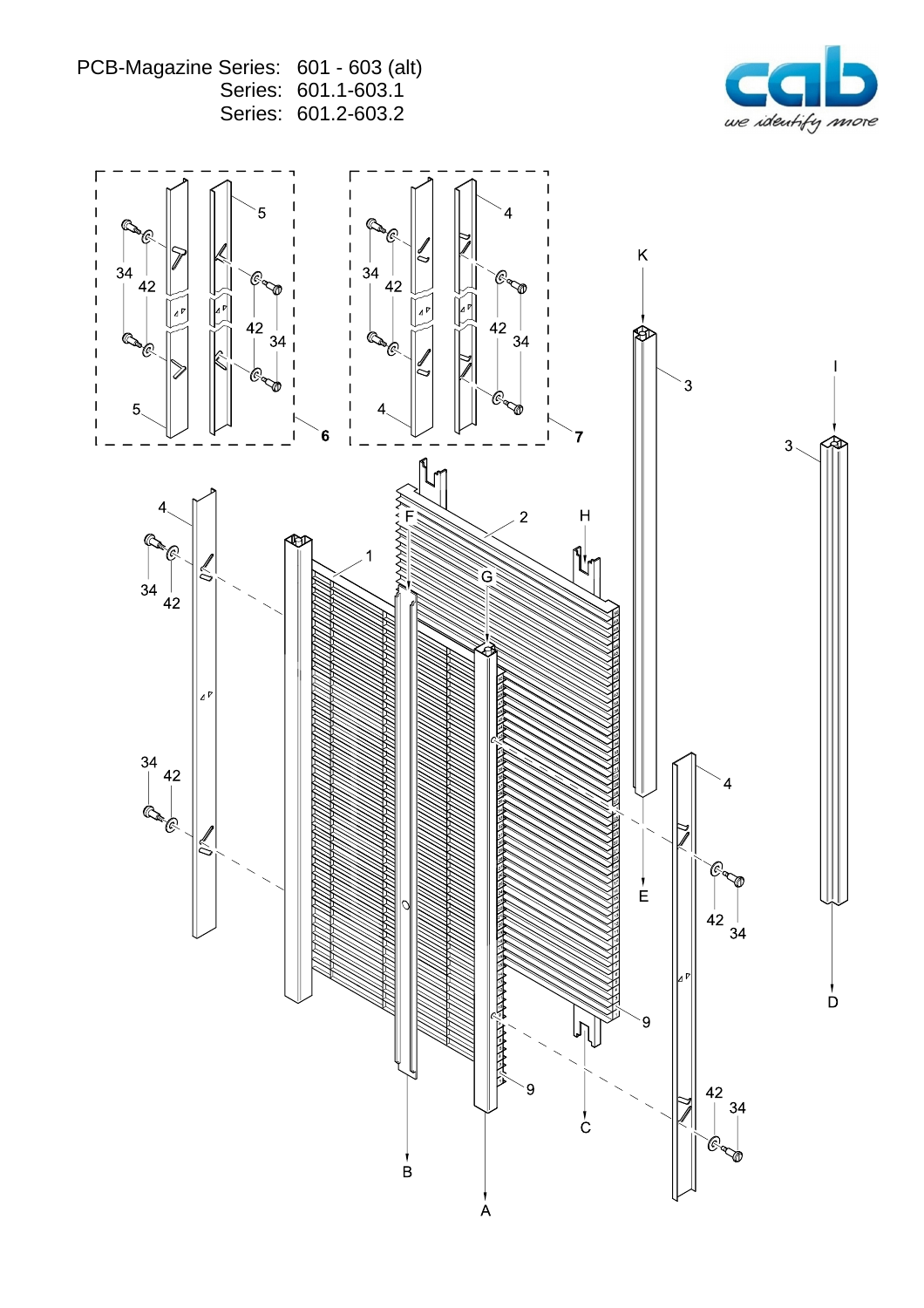